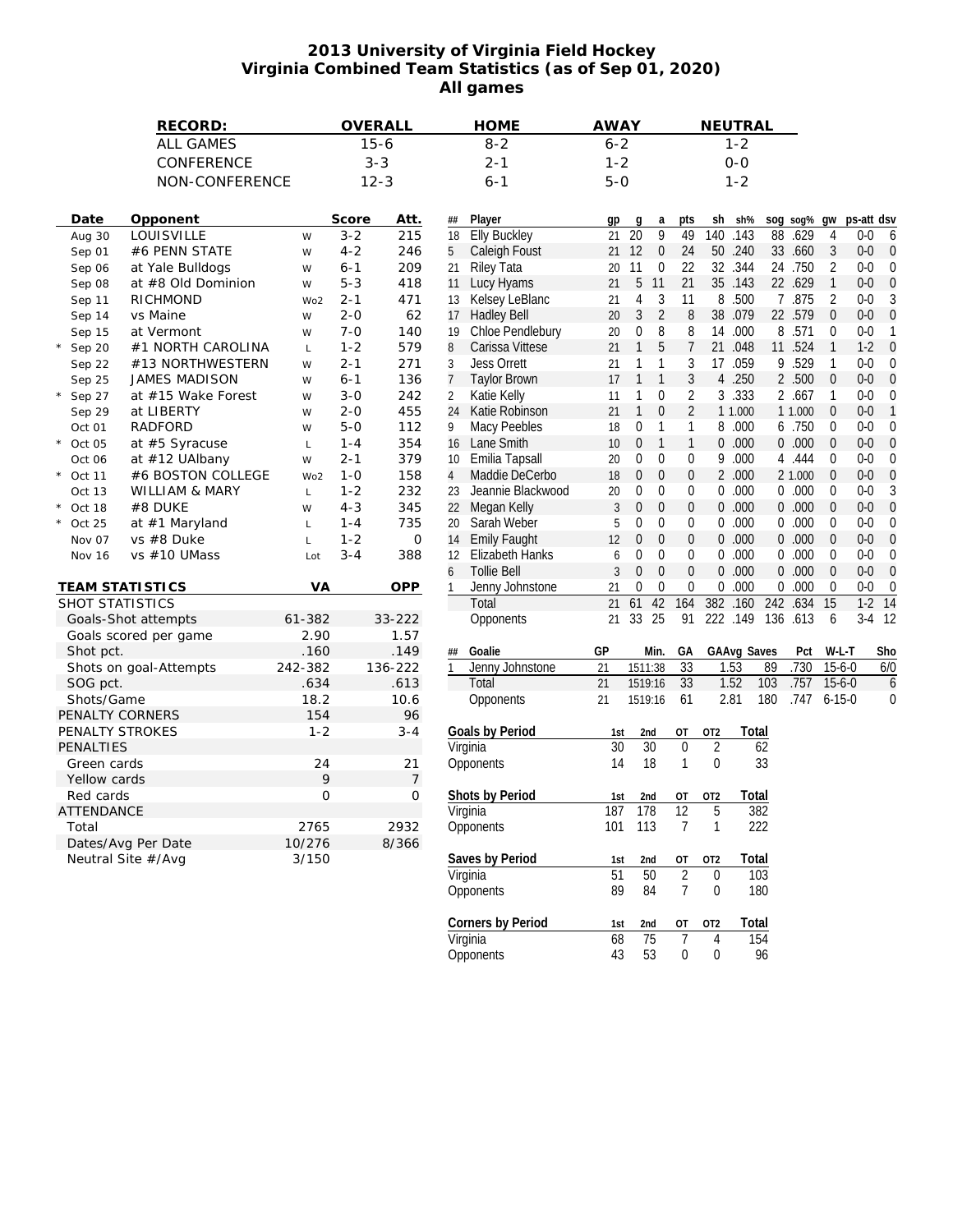## **2013 University of Virginia Field Hockey Virginia Game-by-Game Goals-Assists-Points (as of Sep 01, 2020) All games**

|                 |                   |                    | $\mathbf{1}$              | $\overline{2}$             | 3                          | 4                        | 5                          | 6                          | $\overline{7}$             | 8                        | 9                          | 10                        | 11                         |
|-----------------|-------------------|--------------------|---------------------------|----------------------------|----------------------------|--------------------------|----------------------------|----------------------------|----------------------------|--------------------------|----------------------------|---------------------------|----------------------------|
| Opponent        | Date              | Score              | JOHNSTONE                 | KELLY, KATI                | ORRETT, JES                | DECERBO, MA              | FOUST, CALE                | <b>BELL, TOLLI</b>         | BROWN, TAYL                | VITTESE,CA               | PEEBLES, MA                | TAPSALL,EM                | HYAMS, LUCY                |
| <b>LOU</b>      | Aug 30            | $3-2$ W            | $0 - 0 - 0$               | $0 - 0 - 0$                | $0 - 0 - 0$                | $0 - 0 - 0$              | $1 - 0 - 2$                | $0 - 0 - 0$                | $0 - 0 - 0$                | $0 - 1 - 1$              | $0 - 0 - 0$                | $0 - 0 - 0$               | $0 - 0 - 0$                |
| <b>PSU</b>      | Sep 01            | 4-2 W              | $0 - 0 - 0$               | $0 - 0 - 0$                | $0 - 1 - 1$                | $0 - 0 - 0$              | $0 - 0 - 0$                | <b>DNP</b>                 | $0 - 0 - 0$                | $0 - 0 - 0$              | $0 - 1 - 1$                | $0 - 0 - 0$               | $0 - 1 - 1$                |
| at YALE         | Sep 06            | $6-1$ W            | $0 - 0 - 0$               | $0 - 0 - 0$                | $0 - 0 - 0$                | $0 - 0 - 0$              | $3 - 0 - 6$                | $0 - 0 - 0$                | $0 - 0 - 0$                | $0 - 2 - 2$              | $0 - 0 - 0$                | $0 - 0 - 0$               | $0 - 0 - 0$                |
| at ODU          | Sep 08            | 5-3 W              | $0 - 0 - 0$               | $0 - 0 - 0$                | $0 - 0 - 0$                | $0 - 0 - 0$              | $3 - 0 - 6$                | <b>DNP</b>                 | $0 - 0 - 0$                | $0 - 1 - 1$              | $0 - 0 - 0$                | $0 - 0 - 0$               | $0 - 0 - 0$                |
| <b>RICHMOND</b> | Sep 11            | $2-1$ W            | $0 - 0 - 0$               | $0 - 0 - 0$                | $0 - 0 - 0$                | $0 - 0 - 0$              | $0 - 0 - 0$                | <b>DNP</b>                 | $0 - 0 - 0$                | $0 - 0 - 0$              | $0 - 0 - 0$                | $0 - 0 - 0$               | $1 - 0 - 2$                |
| vs UMA          | Sep 14            | $2-0$ W            | $0 - 0 - 0$               | $0 - 0 - 0$                | $1 - 0 - 2$                | $0 - 0 - 0$              | $0 - 0 - 0$                | <b>DNP</b>                 | $0 - 0 - 0$                | $0 - 0 - 0$              | $0 - 0 - 0$                | $0 - 0 - 0$               | $1 - 0 - 2$                |
| at VERMONT      | Sep 15            | 7-0 W              | $0 - 0 - 0$               | $0 - 0 - 0$                | $0 - 0 - 0$                | $0 - 0 - 0$              | $0 - 0 - 0$                | <b>DNP</b>                 | $1 - 0 - 2$                | $0 - 0 - 0$              | $0 - 0 - 0$                | $0 - 0 - 0$               | $1 - 0 - 2$                |
| <b>NC</b>       | Sep 20            | $1-2$ L            | $0 - 0 - 0$               | <b>DNP</b>                 | $0 - 0 - 0$                | $0 - 0 - 0$              | $0 - 0 - 0$                | <b>DNP</b>                 | $0 - 0 - 0$                | $0 - 0 - 0$              | $0 - 0 - 0$                | $0 - 0 - 0$               | $0 - 0 - 0$                |
| <b>NU</b>       | Sep 22            | $2-1$ W            | $0 - 0 - 0$               | $0 - 0 - 0$                | $0 - 0 - 0$                | $0 - 0 - 0$              | $1 - 0 - 2$                | $0 - 0 - 0$                | $0 - 0 - 0$                | $1 - 0 - 2$              | <b>DNP</b>                 | <b>DNP</b>                | $0 - 0 - 0$                |
| <b>JMU</b>      | Sep 25            | $6-1$ W            | $0 - 0 - 0$               | $0 - 0 - 0$                | $0 - 0 - 0$                | $0 - 0 - 0$              | $0 - 0 - 0$                | <b>DNP</b>                 | $0 - 0 - 0$                | $0 - 0 - 0$              | <b>DNP</b>                 | $0 - 0 - 0$               | $0 - 3 - 3$                |
| at WF           | Sep 27            | $3-0$ W            | $0 - 0 - 0$               | <b>DNP</b>                 | $0 - 0 - 0$                | <b>DNP</b>               | $0 - 0 - 0$                | <b>DNP</b>                 | $0 - 0 - 0$                | $0 - 0 - 0$              | <b>DNP</b>                 | $0 - 0 - 0$               | $1 - 1 - 3$                |
| at LIBERTY      | Sep 29            | $2-0$ W            | $0 - 0 - 0$               | $0 - 0 - 0$                | $0 - 0 - 0$                | $0 - 0 - 0$              | $0 - 0 - 0$                | <b>DNP</b>                 | $0 - 0 - 0$                | $0 - 0 - 0$              | $0 - 0 - 0$                | $0 - 0 - 0$               | $0 - 1 - 1$                |
| <b>RADFORD</b>  | Oct <sub>01</sub> | 5-0 W              | $0 - 0 - 0$               | $1 - 0 - 2$                | $0 - 0 - 0$                | $0 - 0 - 0$              | $1 - 0 - 2$                | <b>DNP</b>                 | $0 - 1 - 1$                | $0 - 0 - 0$              | $0 - 0 - 0$                | $0 - 0 - 0$               | $1 - 0 - 2$                |
| at SU           | Oct 05            | $1-4$ L            | $0 - 0 - 0$               | <b>DNP</b>                 | $0 - 0 - 0$                | $0 - 0 - 0$              | $0 - 0 - 0$                | <b>DNP</b>                 | $0 - 0 - 0$                | $0 - 0 - 0$              | $0 - 0 - 0$                | $0 - 0 - 0$               | $0 - 0 - 0$                |
| at ALBANY       | Oct 06            | $2-1$ W            | $0 - 0 - 0$               | <b>DNP</b>                 | $0 - 0 - 0$                | $0 - 0 - 0$              | $0 - 0 - 0$                | <b>DNP</b>                 | <b>DNP</b>                 | $0 - 0 - 0$              | $0 - 0 - 0$                | $0 - 0 - 0$               | $0 - 0 - 0$                |
| ВC              | Oct 11            | $1-0$ W            | $0 - 0 - 0$               | <b>DNP</b>                 | $0 - 0 - 0$                | <b>DNP</b>               | $0 - 0 - 0$                | <b>DNP</b>                 | $0 - 0 - 0$                | $0 - 0 - 0$              | $0 - 0 - 0$                | $0 - 0 - 0$               | $0 - 1 - 1$                |
| W&M             | <b>Oct 13</b>     | $1-2$ L            | $0 - 0 - 0$               | <b>DNP</b>                 | $0 - 0 - 0$                | $0 - 0 - 0$              | $0 - 0 - 0$                | <b>DNP</b>                 | $0 - 0 - 0$                | $0 - 1 - 1$              | $0 - 0 - 0$                | $0 - 0 - 0$               | $0 - 0 - 0$                |
| DU              | Oct 18            | 4-3 W              | $0 - 0 - 0$               | <b>DNP</b>                 | $0 - 0 - 0$                | $0 - 0 - 0$              | $0 - 0 - 0$                | <b>DNP</b>                 | <b>DNP</b>                 | $0 - 0 - 0$              | $0 - 0 - 0$                | $0 - 0 - 0$               | $0 - 3 - 3$                |
| at UMD          | Oct 25            | $1-4$ L            | $0 - 0 - 0$               | <b>DNP</b>                 | $0 - 0 - 0$                | $0 - 0 - 0$              | $0 - 0 - 0$                | <b>DNP</b>                 | <b>DNP</b>                 | $0 - 0 - 0$              | $0 - 0 - 0$                | $0 - 0 - 0$               | $0 - 0 - 0$                |
| vs DU           | Nov 07            | $1-2$ L            | $0 - 0 - 0$               | <b>DNP</b>                 | $0 - 0 - 0$                | $0 - 0 - 0$              | $1 - 0 - 2$                | <b>DNP</b>                 | $0 - 0 - 0$                | $0 - 0 - 0$              | $0 - 0 - 0$                | $0 - 0 - 0$               | $0 - 0 - 0$                |
| vs UM           | Nov 16            | $3-4$ L            | $0 - 0 - 0$               | <b>DNP</b>                 | $0 - 0 - 0$                | <b>DNP</b>               | $2 - 0 - 4$                | <b>DNP</b>                 | <b>DNP</b>                 | $0 - 0 - 0$              | $0 - 0 - 0$                | $0 - 0 - 0$               | $0 - 1 - 1$                |
|                 |                   |                    |                           |                            |                            |                          |                            |                            |                            |                          |                            |                           |                            |
|                 |                   |                    |                           |                            |                            |                          |                            |                            |                            |                          |                            |                           |                            |
|                 |                   |                    | 12                        | $13$                       | 14                         | 16                       | 17                         | 18                         | 19                         | 20                       | 21                         | 22                        | 23                         |
| Opponent        | Date              | Score              | HANKS, ELIZ               | LEBLANC, KE                | FAUGHT, EMI                | SMITH, LANE              | BELL, HADLE                | <b>BUCKLEY,EL</b>          | PENDLEBURY                 | WEBER, SARA              | TATA, RILEY                | KELLY, MEGA BLACKWOOD     |                            |
| <b>LOU</b>      | Aug 30            | $3-2$ W            | DNP                       | $0 - 0 - 0$                | DNP                        | $0 - 0 - 0$              | $0 - 0 - 0$                | $1 - 1 - 3$                | $0 - 0 - 0$                | DNP                      | $1 - 0 - 2$                | DNP                       | $0 - 0 - 0$                |
| <b>PSU</b>      | Sep 01            | 4-2 W              | <b>DNP</b>                | $0 - 1 - 1$                | <b>DNP</b>                 | $0 - 0 - 0$              | $1 - 0 - 2$                | $2 - 0 - 4$                | $0 - 0 - 0$                | <b>DNP</b>               | $1 - 0 - 2$                | <b>DNP</b>                | <b>DNP</b>                 |
| at YALE         | Sep 06            | $6-1$ W            | <b>DNP</b>                | $0 - 0 - 0$                | <b>DNP</b>                 | $0 - 1 - 1$              | $0 - 0 - 0$                | $2 - 1 - 5$                | $0 - 2 - 2$                | $0 - 0 - 0$              | $1 - 0 - 2$                | $0 - 0 - 0$               | $0 - 0 - 0$                |
| at ODU          | Sep 08            | 5-3 W              | <b>DNP</b>                | $0 - 1 - 1$                | <b>DNP</b>                 | $0 - 0 - 0$              | $0 - 0 - 0$                | $2 - 0 - 4$                | $0 - 0 - 0$                | <b>DNP</b>               | $0 - 0 - 0$                | <b>DNP</b>                | $0 - 0 - 0$                |
| <b>RICHMOND</b> | Sep 11            | $2-1$ W            | <b>DNP</b>                | $0 - 0 - 0$                | <b>DNP</b>                 | <b>DNP</b>               | $0 - 0 - 0$                | $0 - 0 - 0$                | $0 - 0 - 0$                | <b>DNP</b>               | $0 - 0 - 0$                | <b>DNP</b>                | $0 - 0 - 0$                |
| vs UMA          | Sep 14            | $2-0$ W            | <b>DNP</b>                | $0 - 0 - 0$                | <b>DNP</b>                 | $0 - 0 - 0$              | $0 - 0 - 0$                | $0 - 0 - 0$                | $0 - 0 - 0$                | <b>DNP</b>               | $0 - 0 - 0$                | <b>DNP</b>                | $0 - 0 - 0$                |
| at VERMONT      | Sep 15            | 7-0 W              | <b>DNP</b>                | $1 - 1 - 3$                | $0 - 0 - 0$                | $0 - 0 - 0$              | <b>DNP</b>                 | $2 - 2 - 6$                | $0 - 1 - 1$                | $0 - 0 - 0$              | $2 - 0 - 4$                | $0 - 0 - 0$               | $0 - 0 - 0$                |
| <b>NC</b>       | Sep 20            | $1-2$ L            | <b>DNP</b>                | $0 - 0 - 0$                | <b>DNP</b>                 | <b>DNP</b>               | $0 - 1 - 1$                | $0 - 0 - 0$                | $0 - 0 - 0$                | <b>DNP</b>               | $1 - 0 - 2$                | <b>DNP</b>                | $0 - 0 - 0$                |
| <b>NU</b>       | Sep 22            | $2-1$ W            | $0 - 0 - 0$               | $0 - 0 - 0$                | <b>DNP</b>                 | $0 - 0 - 0$              | $0 - 1 - 1$                | $0 - 0 - 0$                | $0 - 0 - 0$                | <b>DNP</b>               | <b>DNP</b>                 | <b>DNP</b>                | $0 - 0 - 0$                |
| <b>JMU</b>      | Sep 25            | $6-1$ W            | $0 - 0 - 0$               | $0 - 0 - 0$                | $0 - 0 - 0$                | $0 - 0 - 0$              | $1 - 0 - 2$                | $2 - 1 - 5$                | $0 - 2 - 2$                | $0 - 0 - 0$              | $2 - 0 - 4$                | <b>DNP</b>                | $0 - 0 - 0$                |
| at WF           | Sep 27            | $3-0$ W            | <b>DNP</b>                | $0 - 0 - 0$                | $0 - 0 - 0$                | $0 - 0 - 0$              | $0 - 0 - 0$                | $2 - 0 - 4$                | $0 - 1 - 1$                | <b>DNP</b>               | $0 - 0 - 0$                | <b>DNP</b>                | $0 - 0 - 0$                |
| at LIBERTY      | Sep 29            | $2-0$ W            | $0 - 0 - 0$               | $0 - 0 - 0$                | $0 - 0 - 0$                | <b>DNP</b>               | $0 - 0 - 0$                | $2 - 0 - 4$                | $0 - 1 - 1$                | $0 - 0 - 0$              | $0 - 0 - 0$                | <b>DNP</b>                | $0 - 0 - 0$                |
| <b>RADFORD</b>  | Oct 01            | 5-0 W              | $0 - 0 - 0$               | $0 - 0 - 0$                | $0 - 0 - 0$                | $0 - 0 - 0$              | $0 - 0 - 0$                | $2 - 1 - 5$                | <b>DNP</b>                 | $0 - 0 - 0$              | $0 - 0 - 0$                | <b>DNP</b>                | $0 - 0 - 0$                |
| at SU           | Oct 05            | $1-4$ L            | <b>DNP</b>                | $0 - 0 - 0$                | $0 - 0 - 0$                | <b>DNP</b>               | $1 - 0 - 2$                | $0 - 0 - 0$                | $0 - 0 - 0$                | <b>DNP</b>               | $0 - 0 - 0$                | <b>DNP</b>                | $0 - 0 - 0$                |
| at ALBANY       | Oct 06            | $2-1$ W            | <b>DNP</b>                | $1 - 0 - 2$                | $0 - 0 - 0$                | <b>DNP</b>               | $0 - 0 - 0$                | $0 - 0 - 0$                | $0 - 1 - 1$                | <b>DNP</b>               | $1 - 0 - 2$                | <b>DNP</b>                | $0 - 0 - 0$                |
| BC              | <b>Oct 11</b>     | $1-0$ W            | <b>DNP</b>                | $1 - 0 - 2$                | $0 - 0 - 0$                | <b>DNP</b>               | $0 - 0 - 0$                | $0 - 0 - 0$                | $0 - 0 - 0$                | <b>DNP</b>               | $0 - 0 - 0$                | <b>DNP</b>                | $0 - 0 - 0$                |
| W&M             | Oct 13            | $1-2$ L            | <b>DNP</b>                | $1 - 0 - 2$                | $0 - 0 - 0$                | <b>DNP</b>               | $0 - 0 - 0$                | $0 - 0 - 0$                | $0 - 0 - 0$                | <b>DNP</b>               | $0 - 0 - 0$                | <b>DNP</b>                | $0 - 0 - 0$                |
|                 |                   |                    |                           |                            |                            |                          |                            |                            |                            |                          |                            |                           |                            |
| DU              | Oct 18            | 4-3 W              | $0 - 0 - 0$               | $0 - 0 - 0$                | $0 - 0 - 0$                | <b>DNP</b>               | $0 - 0 - 0$                | $3 - 0 - 6$                | $0 - 0 - 0$                | <b>DNP</b>               | $1 - 0 - 2$                | <b>DNP</b>                | $0 - 0 - 0$                |
| at UMD          | Oct 25            | $1-4$ L            | <b>DNP</b>                | $0 - 0 - 0$                | <b>DNP</b>                 | <b>DNP</b>               | $0 - 0 - 0$                | $0 - 1 - 1$                | $0 - 0 - 0$                | <b>DNP</b>               | $0 - 0 - 0$                | <b>DNP</b>                | $0 - 0 - 0$                |
| vs DU<br>vs UM  | Nov 07            | $1-2$ L<br>$3-4$ L | <b>DNP</b><br>$0 - 0 - 0$ | $0 - 0 - 0$<br>$0 - 0 - 0$ | $0 - 0 - 0$<br>$0 - 0 - 0$ | <b>DNP</b><br><b>DNP</b> | $0 - 0 - 0$<br>$0 - 0 - 0$ | $0 - 1 - 1$<br>$0 - 1 - 1$ | $0 - 0 - 0$<br>$0 - 0 - 0$ | <b>DNP</b><br><b>DNP</b> | $0 - 0 - 0$<br>$1 - 0 - 2$ | $0 - 0 - 0$<br><b>DNP</b> | $0 - 0 - 0$<br>$0 - 0 - 0$ |